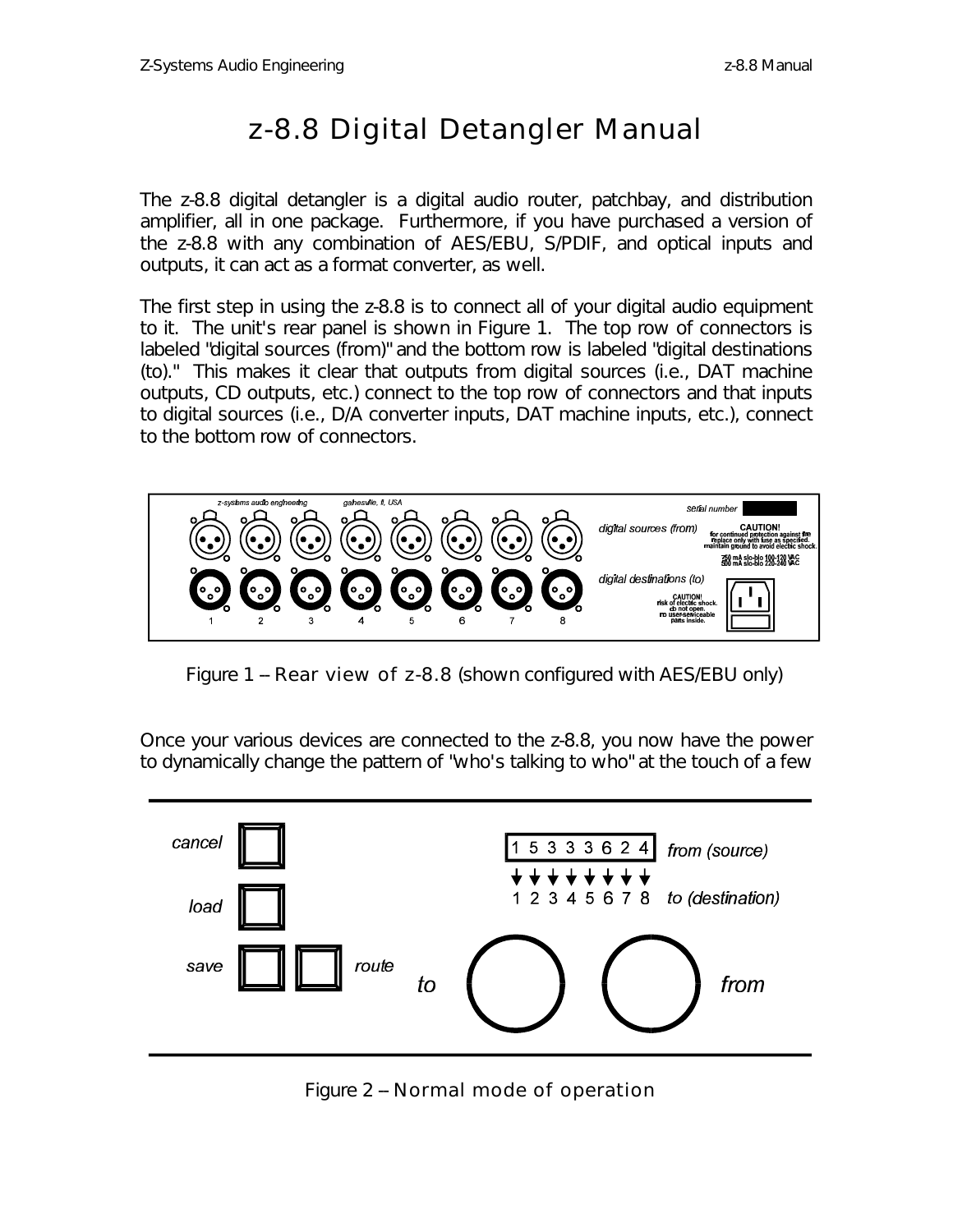controls. Figure 2 shows the state of the z-8.8 in the normal mode of operation. The eight-character LED display is used to indicate sources and the silk-screened legend beneath it is used to indicate destinations. In other words, as shown in Figure 2, source 1 is feeding destination 1, source 5 is feeding destination 2, source 3 is feeding destinations 3, 4, and 5, and so on.

Suppose you wish to change the configuration so that destination 6 is being fed by source 1. The first step is to turn the to knob until the character above destination 6 is blinking. Then turn the from knob until the desired source is showing in the LED display above the destination 6 legend. The next step is to hit the route button. You will notice at this point that the LED display has stopped blinking. This is to let you know that your changes have been sent to the connection matrix.

In general, the procedure for connecting a source to a destination is as follows. First rotate the to knob to get the display blinking above the desired destination. Then rotate the from knob to display the desired source. Finally, hit the route button to make the connection. You may make as many changes as you want before hitting the route button. Remember, the blinking display is to remind you to send your changes to the connection matrix.

## *Saving and loading presets*

A very useful feature of the z-8.8 is its ability to save and load preset configurations. To save a configuration once it has been set up, first hit the save button. The z-8.8 in save mode is shown in Figure 3. Simply rotate the left knob to bring up the desired "patch" number (you have up to 80 storage locations) and then hit the save button again to finish the operation. To abort the save operation, just hit the cancel button. Hitting either save or cancel will return you to the normal mode of operation.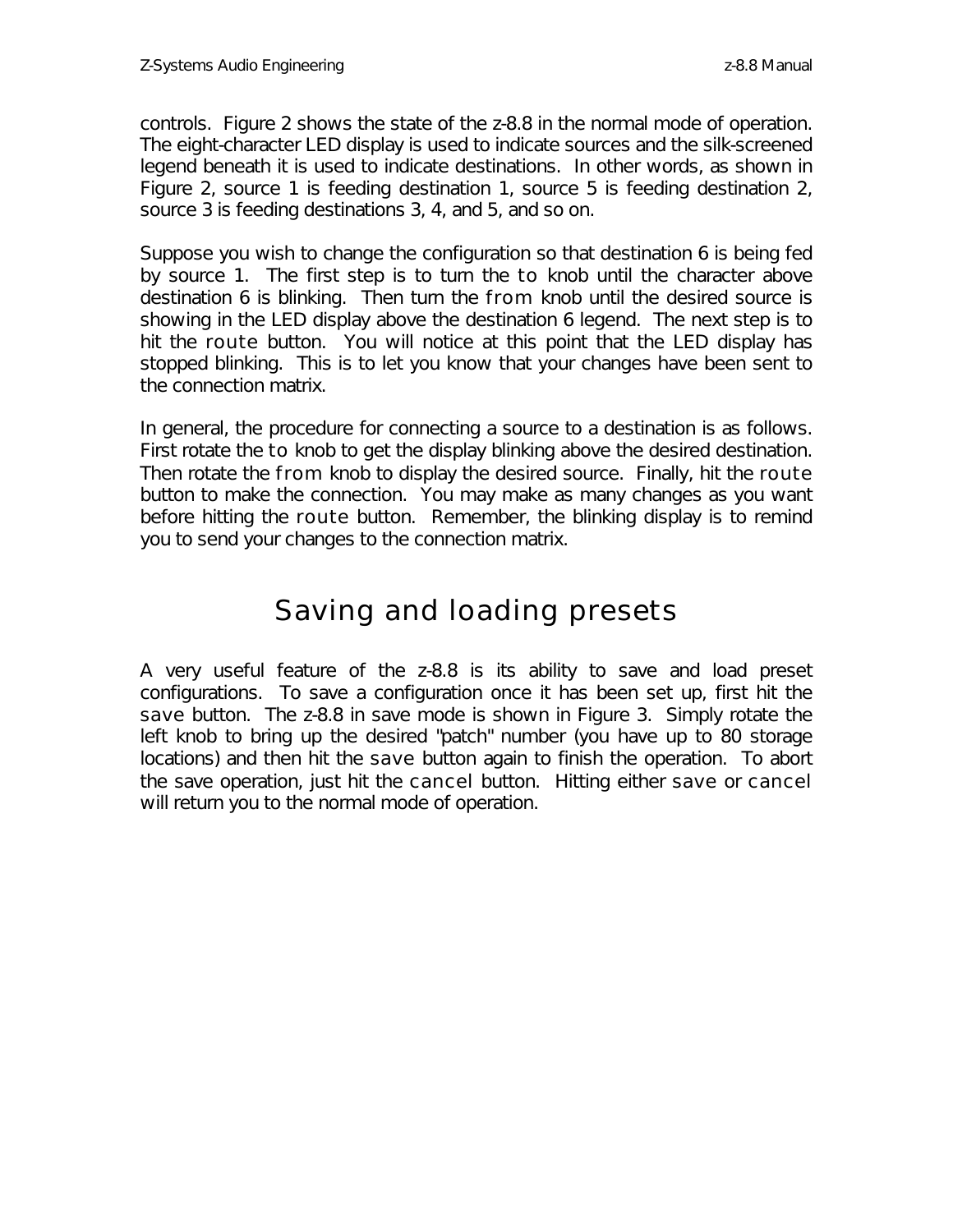

Figure 3 -- Save preset mode

To load a previously-saved configuration, first hit the load button. The z-8.8 in load mode is shown in Figure 4. Simply rotate the left knob to bring up the desired "patch" number and then hit the load button again to finish the operation. To abort the load operation, just hit the cancel button. Hitting either load or cancel will return you to the normal mode of operation. Notice that when you complete the load operation that the settings are not sent to the connection matrix. You must hit the route button to make the loaded preset take effect. Note: When you hit the route button, the current configuration is written to store location 00 automatically. When the z-8.8 is powered down and then turned back on again, the configuration stored in location 00 is automatically loaded and sent to the connection matrix.